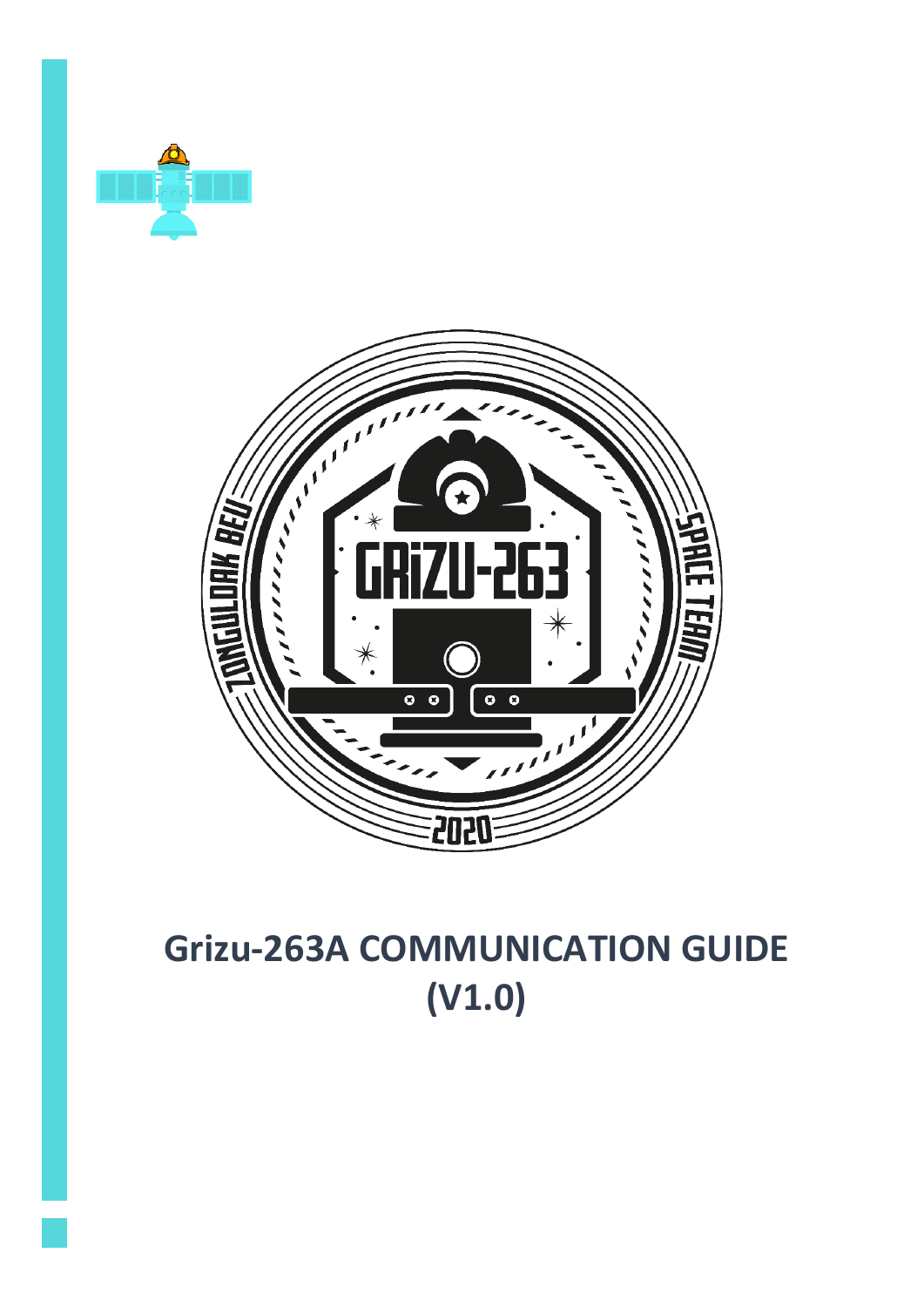

# **Introduction:**

Grizu-263 is the first 'Pocketqube' project produced in Turkey. The production of the cube satellite, which is 5x5x5 cm in size, was completely carried out at Zonguldak Bülent Ecevit University. The Grizu-263A which will be launched by SpaceX, uses a single frequency to transmit telemetry data to the ground station. In this document, information is given about the reception, analysis, and conversion of signals sent from our satellite into meaningful data. The COMM information required to listen to our satellite is shown in Table 1.

| Frequency              | 435.675 MHz |
|------------------------|-------------|
| <b>Band Width</b>      | $12.5$ kHz  |
| <b>Bit Rate</b>        | 2.4 kbps    |
| <b>Modulation Type</b> | FSK         |

*Table 1 COMM Information*

The telemetry data sent by our satellite is shown in Table 2.

| <b>Name</b>         | <b>Content</b>                                                         | Size(byte)     |
|---------------------|------------------------------------------------------------------------|----------------|
| <b>Call Sign</b>    | "YM2VRZ"                                                               | 6              |
| Year                | UTC year                                                               |                |
| <b>Month</b>        | <b>UTC</b> month                                                       |                |
| <b>Date</b>         | <b>UTC</b> date                                                        |                |
| <b>Hour</b>         | <b>UTC Hour</b>                                                        |                |
| <b>Minute</b>       | <b>UTC</b> Minute                                                      |                |
| <b>Second</b>       | <b>UTC</b> Second                                                      |                |
| <b>Temperature</b>  | Temperature of satellite $(10x^{\circ}C)$                              | $\overline{2}$ |
| <b>Ina1</b> current | Current value from EPS to OBC(mA)                                      | $\overline{2}$ |
| <b>Ina1</b> voltage | Bus voltage of OBC(mV)                                                 | $\overline{2}$ |
| <b>Ina2</b> current | Current of EPS(mA)                                                     | $\overline{2}$ |
| <b>Ina2</b> voltage | Bus voltage of EPS(mV)                                                 | $\overline{2}$ |
| Ina3 current        | Current supplied by the solar panel at the base(mA)                    | $\overline{2}$ |
| <b>Ina3</b> voltage | Voltage supplied by the solar panel at the base(mV)                    | $\overline{2}$ |
| <b>Ina4</b> current | Current supplied by the solar panel at the top $(mA)$                  | $\overline{2}$ |
| <b>Ina4</b> voltage | Voltage supplied by the solar panel at the top $(mV)$                  | $\overline{2}$ |
| <b>Ina5</b> current | Current supplied by the solar panel at the behind of antenna(mA)       | $\overline{2}$ |
| Ina5 voltage        | Voltage supplied by the solar panel at the behind of antenna $(mV)$    | $\overline{2}$ |
| <b>Ina6</b> current | Current supplied by the solar panel at the right side of satellite(mA) | $\overline{2}$ |
| <b>Ina6</b> voltage | Voltage supplied by the solar panel at the right side of satellite(mV) | $\overline{2}$ |
| <b>Ina7</b> current | Current supplied by the solar panel at the left side of satellite(mA)  | $\overline{2}$ |
| <b>Ina7</b> voltage | Voltage supplied by the solar panel at the left side of satellite(mV)  | $\overline{2}$ |
| <b>IMUmx</b>        | X axis value of magnetometer $(uT)$                                    | $\overline{2}$ |
| <b>IMUmy</b>        | Y axis value of magnetometer $(uT)$                                    | $\overline{2}$ |
| <b>IMUmz</b>        | Z axis value of magnetometer $(uT)$                                    | $\overline{2}$ |
| <b>IMUax</b>        | X axis value of accelerometer $(g)$                                    | $\overline{2}$ |
| <b>IMUay</b>        | Y axis value of accelerometer $(g)$                                    | $\overline{2}$ |
| <b>IMUaz</b>        | Z axis value of accelerometer $(g)$                                    | $\overline{2}$ |
| <b>IMUgx</b>        | X axis value of gyroscope $(^{\circ}/s)$                               | $\overline{2}$ |
| <b>IMUgy</b>        | Y axis value of gyroscope $(^{\circ}/s)$                               | $\overline{2}$ |
| <b>IMUgz</b>        | Z axis value of gyroscope $(^{\circ}/s)$                               | $\overline{2}$ |

*Table 2 Telemetry Data Format*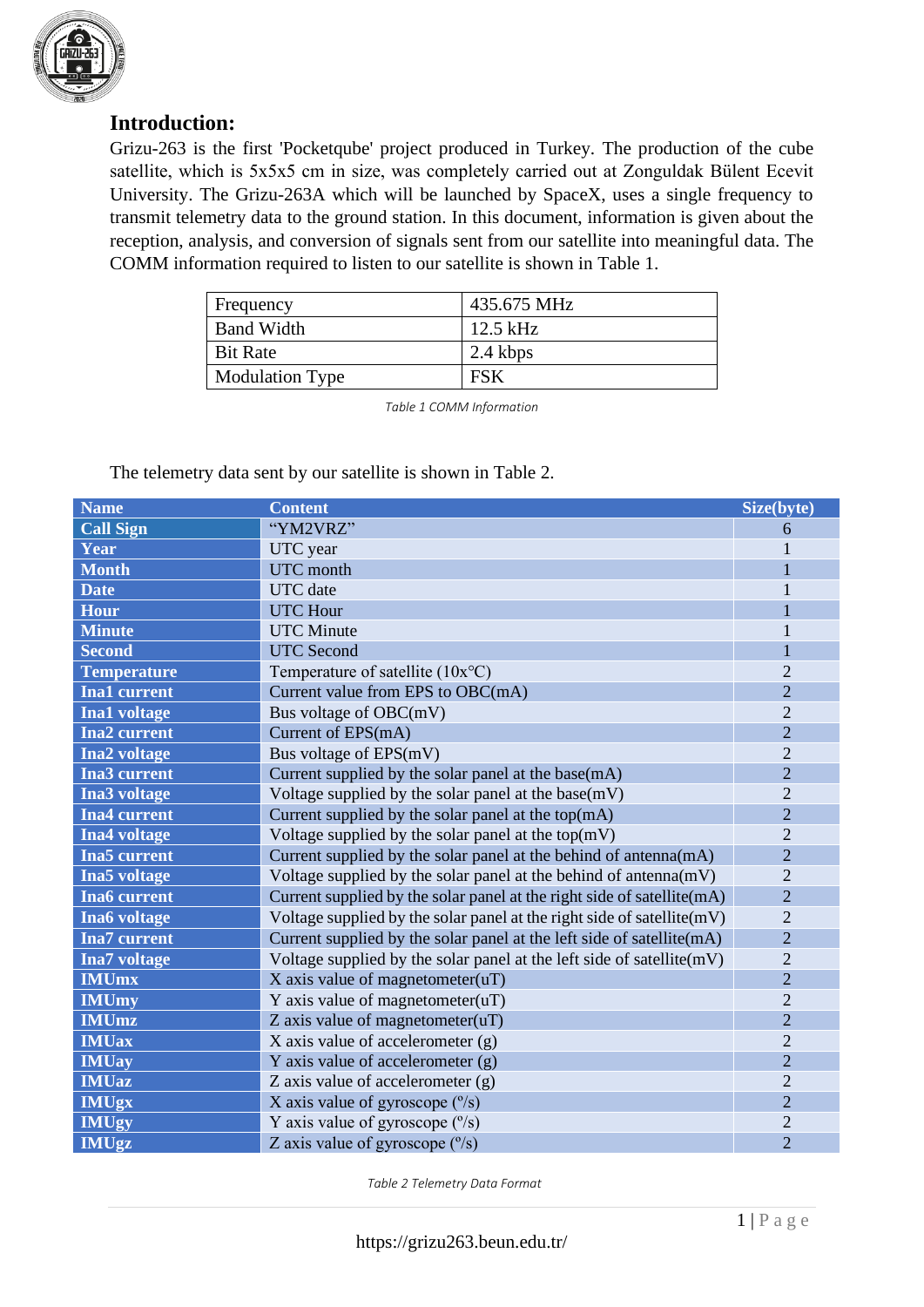

# **TELEMETRY DECODER**

### **Software:**

- SDR#(Optionally using a different program)
- Soundmodem Sowftware (by UZ7HO) (Required)
- Telemety decoder (DK3WN) (Required)
- Vitural Audio Cable (Required)

#### **SDR#**

Dowland Link: [SDR# and Airspy Downloads -](https://airspy.com/download/) airspy.com

Look at the following image to see if your settings are similar to mine.(Figure 1)

| Radio                          |                          |          |
|--------------------------------|--------------------------|----------|
| ONFM OAM OLSB OUSB             |                          |          |
| OWFM ODSB OCW ORAW             |                          |          |
| Shift                          |                          | 0        |
| Filter                         | <b>Blackman-Harris 4</b> |          |
| Bandwidth                      | Order                    |          |
| 12.500 $\hat{\heartsuit}$      |                          | 500<br>≎ |
| Squeich                        | <b>CW Shift</b>          |          |
| $50 \left\lvert \right\rangle$ |                          | 1.000    |
| FM Stereo Step Size            |                          |          |
| Snap to Grid                   | 12.5 kHz                 |          |
| Lock Carrier                   | Correct IQ               |          |
| Anti-Fading                    | Swap   & Q               |          |
| Audio                          |                          |          |
| Samplerate                     | 48000 sample/sec         |          |
| Input                          | [MME] Microsoft Se       |          |
| Output                         | [Windows DirectSou       |          |
| Latency (ms)                   |                          | 50       |
| <b>Unity Gain</b>              | <b>Filter Audio</b><br>H |          |
| <b>AGC</b>                     |                          |          |
| Use AGC                        | $\Box$ Use Hang          |          |
| Threshold                      |                          | -50 €    |

*Figure 1-SDR#*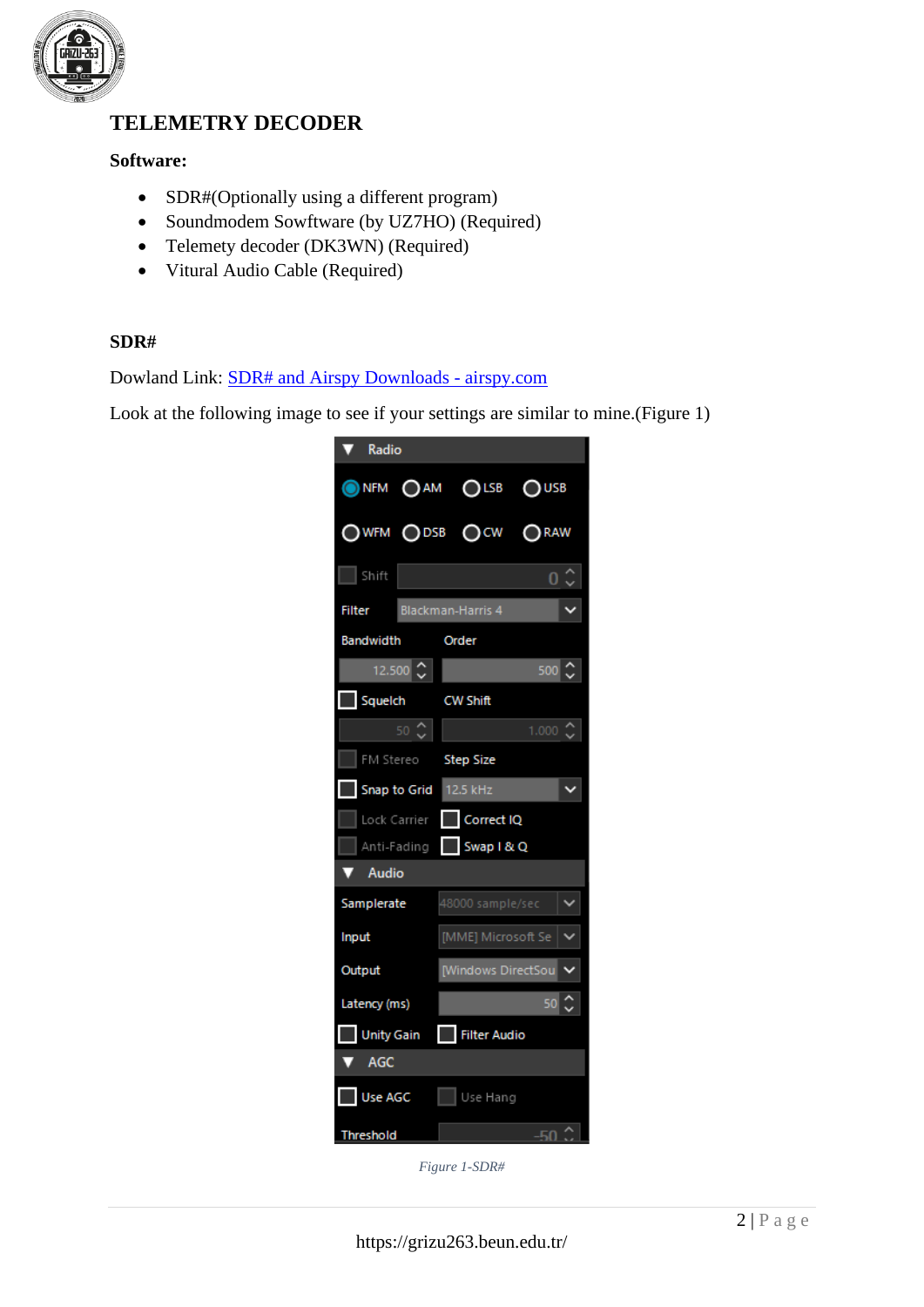

## **Vitural Audio Cable**

Dowland Link: [Virtual Audio Cable 4.62 için Windows -](https://virtual-audio-cable.tr.uptodown.com/windows) İndir (uptodown.com)

This option is to use VB-CABLE this software gives you a virtual audio in and a audio out. VB- CABLE allows routing signal from an application to another one. Typical application for the Virtual Audio Cable is to route your sound to an audio software in order to record and analyzeit.

After the installation is complete you should see Line-1 on the audio devices.(Figure-2)



*Figure 2-Lİne 1*

You should give the audio output of the radio you are using to the Line 1.(Figure 3)



*Figure 3-SDR# Connect Line1*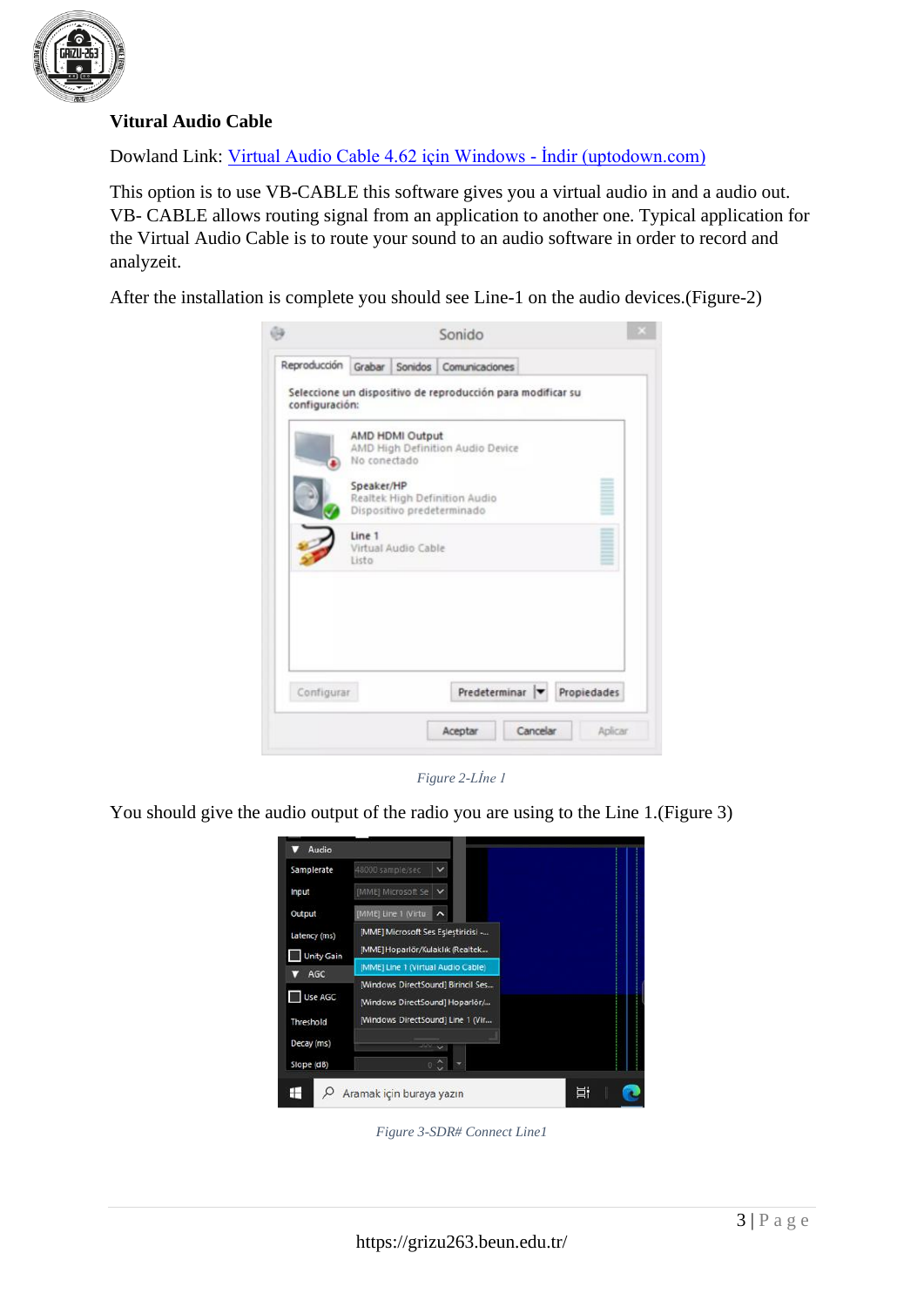

## **Decoder Software**

Link: Decode Software - [Grizu-263 Uzay Takımı \(beun.edu.tr\)](https://grizu263.beun.edu.tr/kup-uydu/decode.html)

You can download it on our website.(Figure-4)

| Cep Uydu                                     | Decode Software                  |                                                             |
|----------------------------------------------|----------------------------------|-------------------------------------------------------------|
| PocketQube                                   | SATELLITE<br>DECODE SYSTEM APPS  |                                                             |
| Grizu-263A                                   |                                  | Grizu-263A<br>First Pocketqube Satellite in Turkey          |
| Decode Software<br>Grizu-263A 3D Print Model |                                  | · Soundmodem Software                                       |
|                                              |                                  | • Decoder                                                   |
|                                              |                                  | <b>Special Thanks To</b><br>Mike (DK3WN) and Andrei (UZ7HO) |
|                                              |                                  |                                                             |
|                                              |                                  |                                                             |
|                                              |                                  | grizu263.beun.edu.tr<br>( 6 8 9 13 in /grizu263             |
|                                              | <b>Brail</b>                     |                                                             |
|                                              |                                  |                                                             |
|                                              | > Soundmodem Software (by UZ7HO) |                                                             |
|                                              | Download                         |                                                             |
|                                              | > Decoder (DK3WN)<br>Download    |                                                             |
|                                              |                                  |                                                             |

*Figure 4-How To Dowland*

#### **Soundmodem**

Look at the following image to see if your settings are similar to mine.(Figure 5-6-7)

|        | Settings View Clear monitor About |                                            |           | High-Speed SoundModem by UZ7HO - Ver 0.01b - [Grizu263A 2400bd] |              |                  |               |        |                                       | $\Box$    | $\times$ |
|--------|-----------------------------------|--------------------------------------------|-----------|-----------------------------------------------------------------|--------------|------------------|---------------|--------|---------------------------------------|-----------|----------|
|        | Grizu263A 2400bd                  | $\blacktriangleright$ DCDA $\blacklozenge$ |           | Grizu263A 9600bd                                                | $\mathbf{r}$ | $DCDB$ $\bullet$ | DCD threshold |        | <b>London, London and London</b><br>. |           |          |
|        |                                   |                                            |           |                                                                 |              |                  |               |        |                                       |           |          |
|        |                                   |                                            |           |                                                                 |              |                  |               |        |                                       |           |          |
|        |                                   |                                            |           |                                                                 |              |                  |               |        |                                       |           |          |
|        |                                   |                                            |           |                                                                 |              |                  |               |        |                                       |           |          |
|        |                                   |                                            |           |                                                                 |              |                  |               |        |                                       |           |          |
|        |                                   |                                            |           |                                                                 |              |                  |               |        |                                       |           |          |
|        |                                   |                                            |           |                                                                 |              |                  |               |        |                                       |           |          |
|        |                                   |                                            |           |                                                                 |              |                  |               |        |                                       |           |          |
|        |                                   |                                            |           |                                                                 |              |                  |               |        |                                       |           |          |
|        |                                   |                                            |           |                                                                 |              |                  |               |        |                                       |           |          |
|        |                                   |                                            |           |                                                                 |              |                  |               |        |                                       |           |          |
| MyCall | DestCall                          | Status                                     | Sent pkts | Sent bytes                                                      | Revd pkts    | Rovd bytes       | Revd FC       | CPS TX | CPS RX                                | Direction |          |
|        |                                   |                                            |           |                                                                 |              |                  |               |        |                                       |           |          |
|        |                                   |                                            |           |                                                                 |              |                  |               |        |                                       |           |          |
|        |                                   |                                            |           |                                                                 |              |                  |               |        |                                       |           |          |
|        |                                   |                                            |           |                                                                 |              |                  |               |        |                                       |           |          |
|        |                                   |                                            |           |                                                                 |              |                  |               |        |                                       |           |          |
|        |                                   |                                            |           |                                                                 |              |                  |               |        |                                       |           |          |

*Figure 5-SoundModem*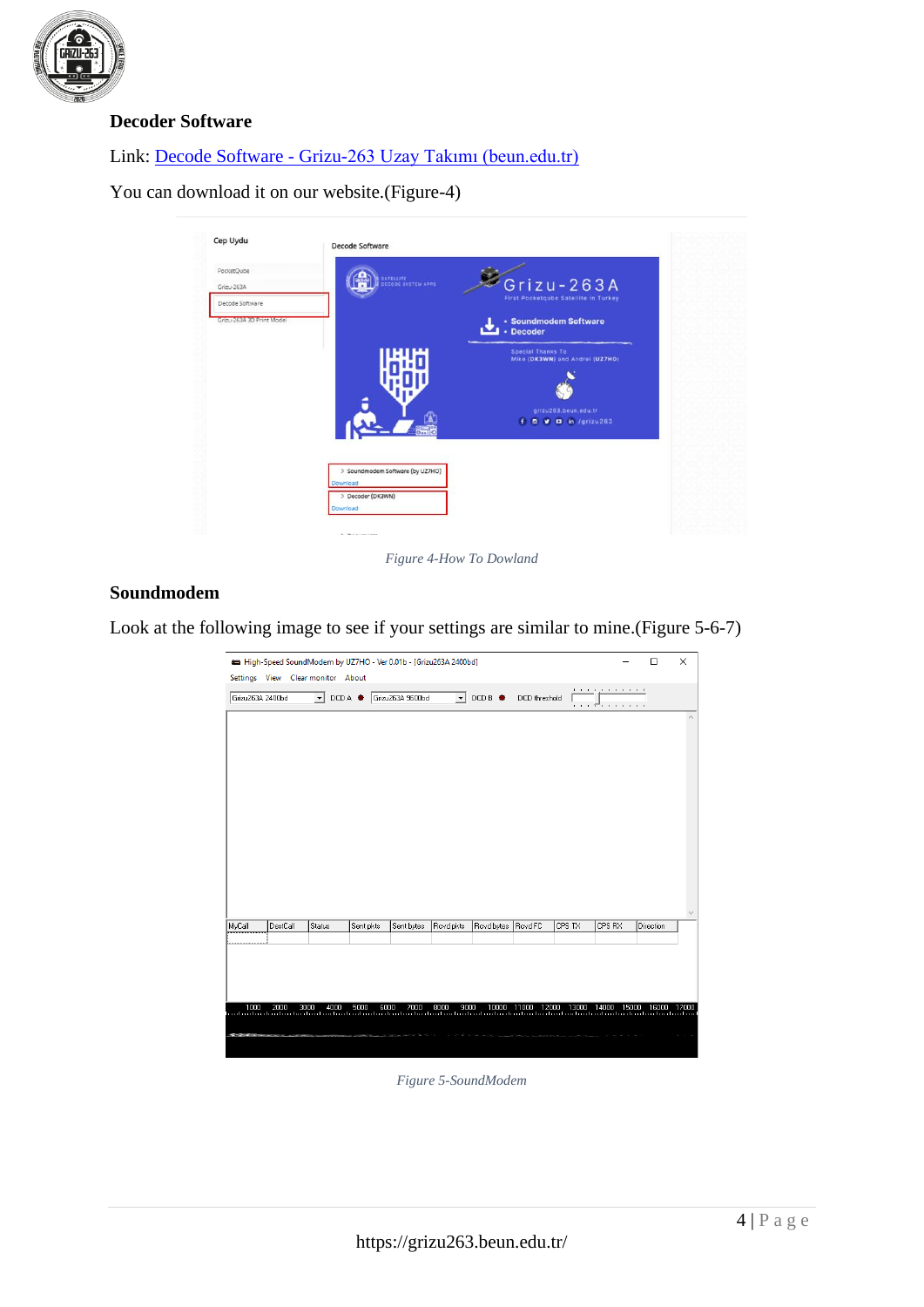

| Modem settings                                                                        |      |                                                                                      | $\times$             |
|---------------------------------------------------------------------------------------|------|--------------------------------------------------------------------------------------|----------------------|
| Modem filters ch: A:                                                                  |      | Modem filters ch: R                                                                  |                      |
| 2250<br>LPF1 Width                                                                    | Show | 9000<br>LPF1 Width                                                                   | Show                 |
| G4<br>LPF1 Taps                                                                       |      | 64<br>LPF1 Taps                                                                      |                      |
| 1750<br>LPF2 Width                                                                    | Show | 7000<br>LPF2 Width                                                                   | Show                 |
| 16<br>LPF2 Taps                                                                       |      | 16<br>LPF2 Taps                                                                      |                      |
| 2400<br><b>TXLPF Width</b>                                                            |      | 9600<br><b>TXLPF Width</b>                                                           |                      |
| $\nabla$ Default settings<br>non-AX25 filter<br>KISS Optimization<br>Full-duplex mode |      | Default settings<br>⊽<br>l⊽ non-AX25 filter<br>KISS Optimization<br>Full-duplex mode |                      |
| Modem type ch: A                                                                      |      | Modem type ch: B                                                                     |                      |
| Grizu263A 2400bd<br>Mode<br>▾                                                         |      | Grizu263A 9600bd<br>Mode                                                             | $\blacktriangledown$ |
| 150<br>TXDelay                                                                        | msec | 150<br><b>TXDelav</b>                                                                | msec                 |
| 50<br>TXT ail                                                                         | msec | 50<br>TXT ail                                                                        | msec                 |
|                                                                                       | Πk   | ,,,,,,,,,,,,,,,,,,,,,,,,,,,,,,<br>Liancel                                            |                      |

*Figure 6-Modem Settings*

When we enable KISS Server Port in devices settings, a connection is established with the decoder. You must change SoundModem's input audio device to Line 1. (Figure 7)

| <b>Settings</b>                                             |                         |  |  |  |
|-------------------------------------------------------------|-------------------------|--|--|--|
| Sound Card                                                  |                         |  |  |  |
| Output device Hoparlor/Kulaklık (Realtek High               |                         |  |  |  |
| Line 1 (Virtual Audio Cable)<br>Input device                |                         |  |  |  |
| Dual channel                                                | 48000<br>TX SampleRate  |  |  |  |
| TX rotation                                                 | O<br>TX corr PPM        |  |  |  |
| Single channel output                                       | 48000<br>RX SampleRate  |  |  |  |
| Color waterfall                                             | O<br><b>RX corr PPM</b> |  |  |  |
| Minimized window on startup Priority   Highest              |                         |  |  |  |
| Server setup                                                |                         |  |  |  |
| 8000<br>AGWPE Server Port                                   | $\nabla$ Enabled        |  |  |  |
| 8100<br>$\overline{\mathbf{v}}$ Enabled<br>KISS Server Port |                         |  |  |  |
| PTT Port                                                    |                         |  |  |  |
| Select PTT port NONE<br>Dual PTT<br>v.                      |                         |  |  |  |
|                                                             | Swap COM pins for PTT   |  |  |  |
| OΚ                                                          | Cancel                  |  |  |  |

*Figure 7-Devices Settings*

#### **Grizu-263A Telemetry Decoder**

| When we enable TCP client,<br>a connection is established<br>with the soundmodem. | <b>GRIZU Telemetry Decoder (DK3WN)</b><br>$\Box$<br>$\times$<br>File TLM File Info<br>$F$ TCP client<br><b>Dosed</b><br>C Current EPS -> DBC<br>C OBC Bus Voltage<br>må<br>Temperature<br>с<br>m<br>mA.<br>mV<br>EPS Current<br>C EPS Bus Voltage<br>C Solar Curr Base<br>mA<br>mV<br>C Solar Volt Top<br>Solar Volt Base<br>C Solar Curr Top<br>mÂ<br>m<br>Solar Curr behind Ant<br>mA<br>C Solar Volt behind Ant<br>C Solar Curr Right Side<br>mV<br>m<br>Solar Volt Right Side<br>mV<br>C Solar Curr Left Side<br>C Solar Volt Left Side<br>mÂ<br>μT<br>C Magn Y Axis<br>C Magn Z Axis<br>Magn X Axis<br>μT<br>Acc X Axis<br>C Acc Z Axis<br>C. Acc Y Axis<br>o<br>a<br>o<br>Gyro X Axis<br>$^*$ /s<br>C Gyro Y Axis<br>$\gamma$<br>C Gyro Z Axis |
|-----------------------------------------------------------------------------------|------------------------------------------------------------------------------------------------------------------------------------------------------------------------------------------------------------------------------------------------------------------------------------------------------------------------------------------------------------------------------------------------------------------------------------------------------------------------------------------------------------------------------------------------------------------------------------------------------------------------------------------------------------------------------------------------------------------------------------------------------|
| Just click the button next to<br>the data to plot the data you<br>want.           |                                                                                                                                                                                                                                                                                                                                                                                                                                                                                                                                                                                                                                                                                                                                                      |
| You can change the chart<br>type with this button.                                | $\overline{v}$<br>s                                                                                                                                                                                                                                                                                                                                                                                                                                                                                                                                                                                                                                                                                                                                  |

*Figure 8-Telemetry Decoder*